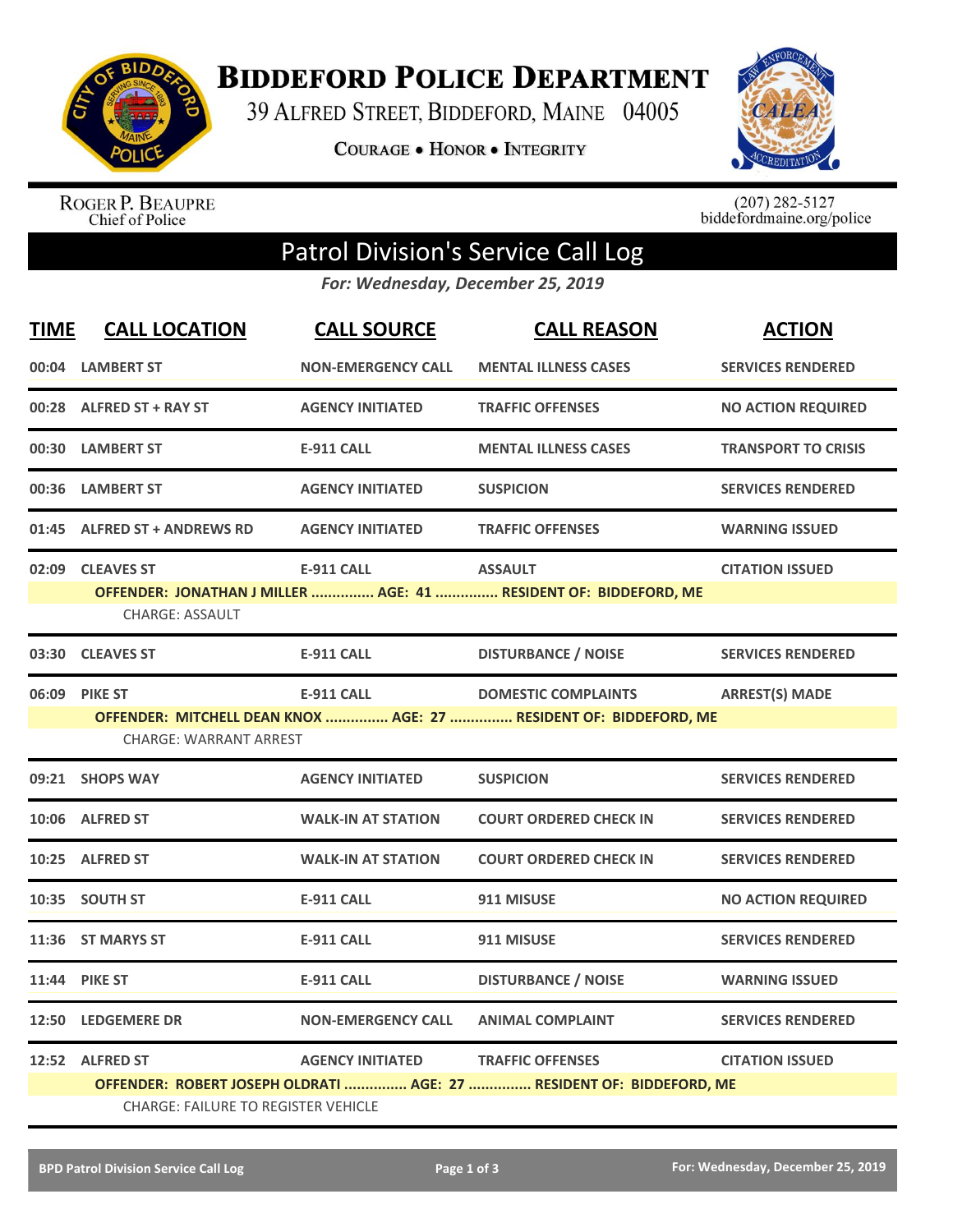| <b>TIME</b> | <b>CALL LOCATION</b>                                                                                                 | <b>CALL SOURCE</b>                                    | <b>CALL REASON</b>                                                                               | <b>ACTION</b>                |
|-------------|----------------------------------------------------------------------------------------------------------------------|-------------------------------------------------------|--------------------------------------------------------------------------------------------------|------------------------------|
|             | 13:33 ELM ST + GRAYSON ST                                                                                            | <b>AGENCY INITIATED</b>                               | <b>TRAFFIC OFFENSES</b>                                                                          | <b>WARNING ISSUED</b>        |
|             | 13:36 CLEAVES ST                                                                                                     | <b>E-911 CALL</b>                                     | <b>DISTURBANCE / NOISE</b>                                                                       | <b>REPORT TAKEN</b>          |
|             | 13:49 GRANITE ST                                                                                                     | <b>NON-EMERGENCY CALL</b>                             | 911 MISUSE                                                                                       | <b>SERVICES RENDERED</b>     |
|             | 14:22 GRANITE ST                                                                                                     | <b>AGENCY INITIATED</b>                               | <b>SUSPICION</b>                                                                                 | <b>SERVICES RENDERED</b>     |
|             | 14:29 SACO FALLS WAY                                                                                                 | <b>NON-EMERGENCY CALL</b>                             | <b>PARKING COMPLAINT</b>                                                                         | <b>CIVIL COMPLAINT</b>       |
|             | 15:55 MAIN ST + JEFFERSON ST                                                                                         | <b>AGENCY INITIATED</b>                               | <b>BAIL CHECK</b>                                                                                | <b>NO VIOLATION</b>          |
|             | 16:30 ALFRED ST                                                                                                      | <b>WALK-IN AT STATION</b>                             | <b>COURT ORDERED CHECK IN</b>                                                                    | <b>NO VIOLATION</b>          |
|             | 16:31 FREEMAN ST                                                                                                     | <b>AGENCY INITIATED</b>                               | <b>SUSPICION</b>                                                                                 | <b>SERVICES RENDERED</b>     |
|             | 16:33 PIKE ST<br><b>CHARGE: DISORDERLY CONDUCT</b>                                                                   | <b>E-911 CALL</b>                                     | <b>DISTURBANCE / NOISE</b><br>OFFENDER: DUSTIN KENNETH KING  AGE: 32  RESIDENT OF: BIDDEFORD, ME | <b>ARREST(S) MADE</b>        |
|             | 16:54 MAIN ST                                                                                                        | <b>NON-EMERGENCY CALL</b>                             | <b>DISTURBANCE / NOISE</b>                                                                       | <b>WARNING ISSUED</b>        |
|             | 17:36 CHAPEL ST                                                                                                      | <b>AGENCY INITIATED</b>                               | <b>WARRANT ARREST</b>                                                                            | <b>NEGATIVE CONTACT</b>      |
|             | 18:10 WEST COLE RD + ALFRED ST AGENCY INITIATED                                                                      |                                                       | <b>TRAFFIC OFFENSES</b>                                                                          | <b>WARNING ISSUED</b>        |
|             | 18:36 HILL ST + POOL ST<br>OFFENDER: SOPHEA VA  AGE: 30  RESIDENT OF: BIDDEFORD, ME<br><b>CHARGE: WARRANT ARREST</b> | AGENCY INITIATED WARRANT ARREST                       |                                                                                                  | <b>ARREST(S) MADE</b>        |
|             | <b>18:42 WEST ST</b>                                                                                                 |                                                       | NON-EMERGENCY CALL FIREWORKS COMPLAINT                                                           | <b>CITATION ISSUED</b>       |
|             |                                                                                                                      | CHARGE: SALE AND USE OF CONSUMER FIREWORKS PROHIBITED | OFFENDER: CYNTHIA O HOWARD  AGE: 73  RESIDENT OF: BIDDEFORD, ME                                  |                              |
|             | 19:29 WENTWORTH ST                                                                                                   | <b>E-911 CALL</b>                                     | 911 MISUSE                                                                                       | <b>UNABLE TO LOCATE</b>      |
|             | <b>19:50 MAIN ST</b>                                                                                                 | <b>NON-EMERGENCY CALL</b>                             | <b>ANIMAL COMPLAINT</b>                                                                          | <b>SERVICES RENDERED</b>     |
|             | 20:04 ALFRED ST                                                                                                      | <b>E-911 CALL</b>                                     | <b>SUSPICION</b>                                                                                 | <b>TRANSPORT TO HOSPITAL</b> |
|             | 20:29 OAK ST                                                                                                         | <b>NON-EMERGENCY CALL</b>                             | <b>SUSPICION</b>                                                                                 | <b>GONE ON ARRIVAL</b>       |
|             | 20:47 SOUTH ST<br><b>CHARGE: DOMESTIC VIOLENCE ASSAULT</b>                                                           | <b>NON-EMERGENCY CALL</b>                             | <b>DOMESTIC COMPLAINTS</b><br>OFFENDER: TANYA LEE KIMBALL  AGE: 29  RESIDENT OF: BIDDEFORD, ME   | <b>ARREST(S) MADE</b>        |
|             | 20:58 WASHINGTON ST                                                                                                  | <b>WALK-IN AT STATION</b>                             | <b>DOMESTIC COMPLAINTS</b>                                                                       | <b>REPORT TAKEN</b>          |
|             | 20:59 PIKE ST                                                                                                        | <b>NON-EMERGENCY CALL</b>                             | <b>DISTURBANCE / NOISE</b>                                                                       | <b>SERVICES RENDERED</b>     |
|             | 21:46 SUMMER ST                                                                                                      | <b>NON-EMERGENCY CALL</b>                             | <b>TRESPASSING</b>                                                                               | <b>SERVICES RENDERED</b>     |